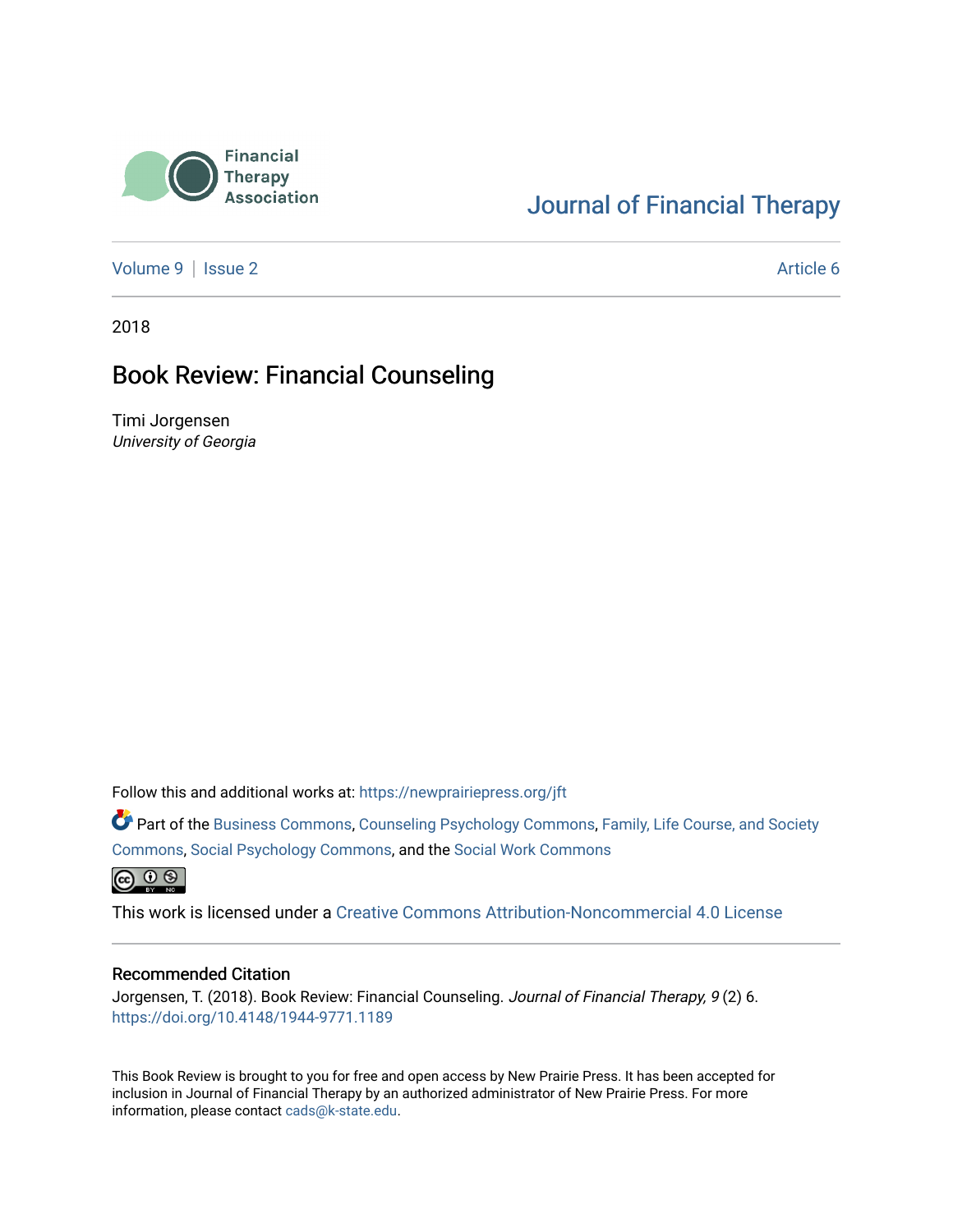# **Book Review**

## *Financial Counseling*

## **Timi Joy Jorgensen, B.S.**

Durband, D. B., Mazzolini, A. K., & Law, R. H. (Eds.). (2018). *Financial Counseling*. 235 pp., \$79.99, ISBN: 978-3319725857.

This full-service book provides a historically-situated, systemic introduction of the financial counseling profession and an overview of the financial counseling process. The 14 chapters are a compilation of articles written by 26 of the best minds in financial counseling, therapy, planning, as well as psychology and consumer economics. These experts in practice, education, and research take turns chiming in on poignant topics that range from the history of the profession to client communication, and from self-care for counselors to theoretical and practical tips.

The early chapters situate financial counseling historically, as well as within the myriad of other professions that intersect with the scope of financial counseling. This thoughtful situating explores what financial counseling is and is not. A thorough exploration of the process of financial counseling is also included, with examples of where financial counselors work, and the types of issues they are uniquely positioned to address. One of my favorite points of these chapters was that financial counseling has a distinct beginning, middle, and end – it is not supposed to be a lifelong process. Counselors are working toward healthy self-sufficient financial clients. Practical information is included in these chapters, such as the ins and outs of referrals, what to do with a client who is not progressing, and helping your client find a good fit with a financial planner are all addressed.

Issues that are important to the financial counseling process, such as working with diverse populations and self-care for counselors, are addressed. Diversity among financial counseling clients is covered with refreshing competence and empathy. For example, cultural competence for counselors is stressed, as well as the truth that cultural competence is not a destination to be arrived at but rather an ongoing process for all financial counselors, researchers, and educators. Self-care for counselors and their clients is explained in a uniquely practical way, including the basics of getting enough sleep, eating, and being kind to oneself. While these tips for counselors seem obvious (and maybe they are), they serve as guidelines for upcoming financial counselors and a much-needed reminder for existing financial counselors.